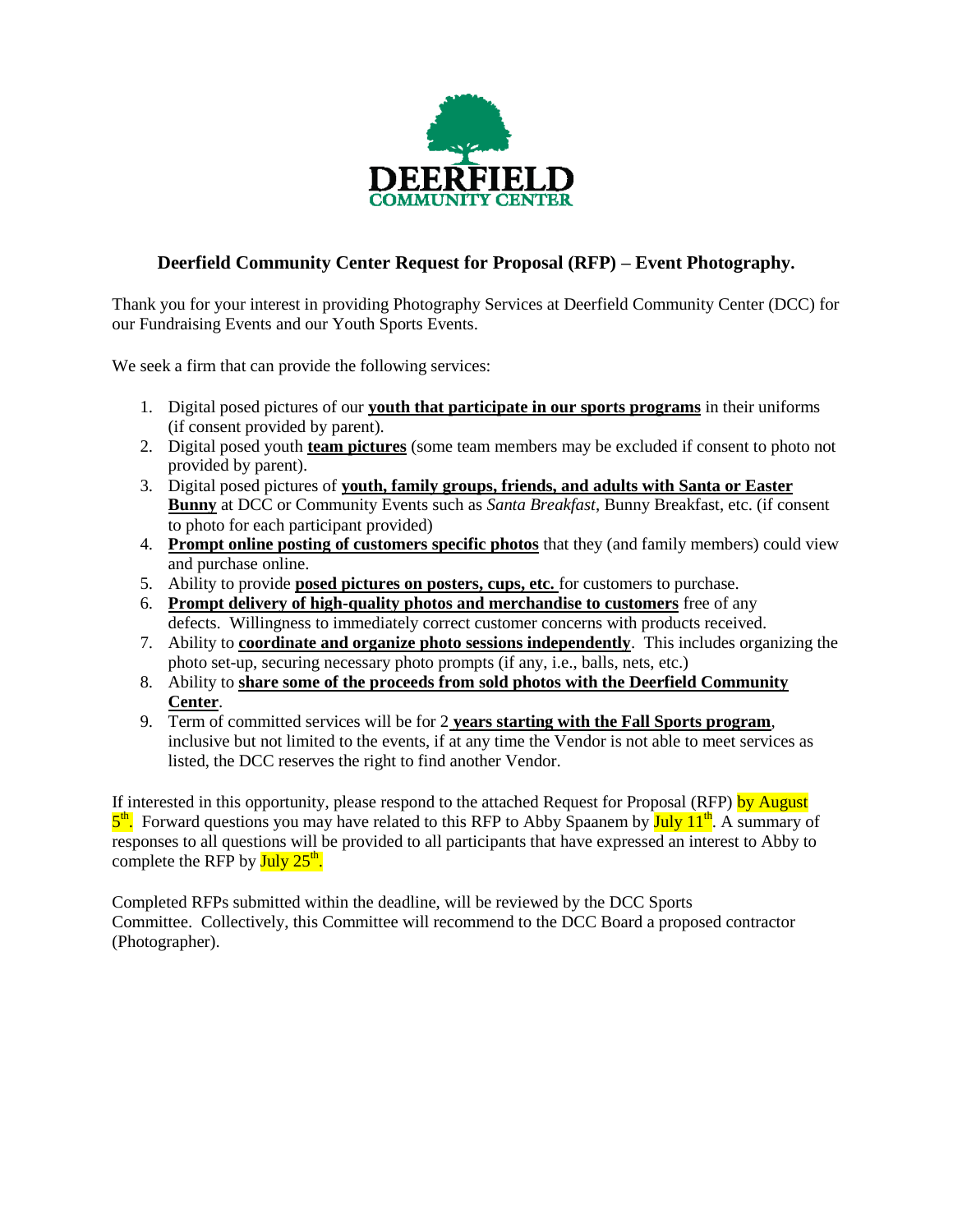

## **Deerfield Community Center Request for Proposal (RFP) – Event Photography**

**RFP Questions:** Submit your RFP questions to Abby Spaanem by July 11<sup>th</sup>

**RFP Question Responses:** Abby will respond to all questions to all potential vendors by July 25<sup>th</sup>.

RFP Due Date and Time: Complete RFP Proposals due before 4:00 pm on **August 5<sup>th</sup>**.

## **Address the Following Questions/Topics in your RFP Response**:

- 1. **Background Information**: Provide Background Information about your photography firm (including years of service, size of your firm, focus of your firm, online presence, competitive advantages of your firm, etc.)
- 2. **Community Center Experience**: Overview your experience providing Community Center/Sport Program photography for events. Who have you worked for? What has worked well? What have you struggled with? **Provide 3 references including contact information**.
- 3. **What is unique about your firm** and/or a differentiating quality about the photos you provide? Do you have ideas to help the DCC Fundraise, profit share or support equity for community members access to profession photos?
- 4. **Describe your Photo Session Set-up Process**: How do you prepare/set up for a photo session? What are the steps involved? How would you involve the Community Center, if at all in your set up process?
- 5. **Describe your Photo process (picture taking process)**: Include your preferred process for taking pictures, how you market and communicate these photos to our customers/participants and the assistance you need to complete this process from the DCC? Do you use a website, physical form?
- 6. **Describe your Photo Purchase & Delivery Process and Timing:** How do parents review and purchase photos? What are the options and pricing structure? Highlight the various photo products potential customers can buy? How quickly do you get photos out to customers to review? How does this process work? How do customers pay? What is the turnaround time and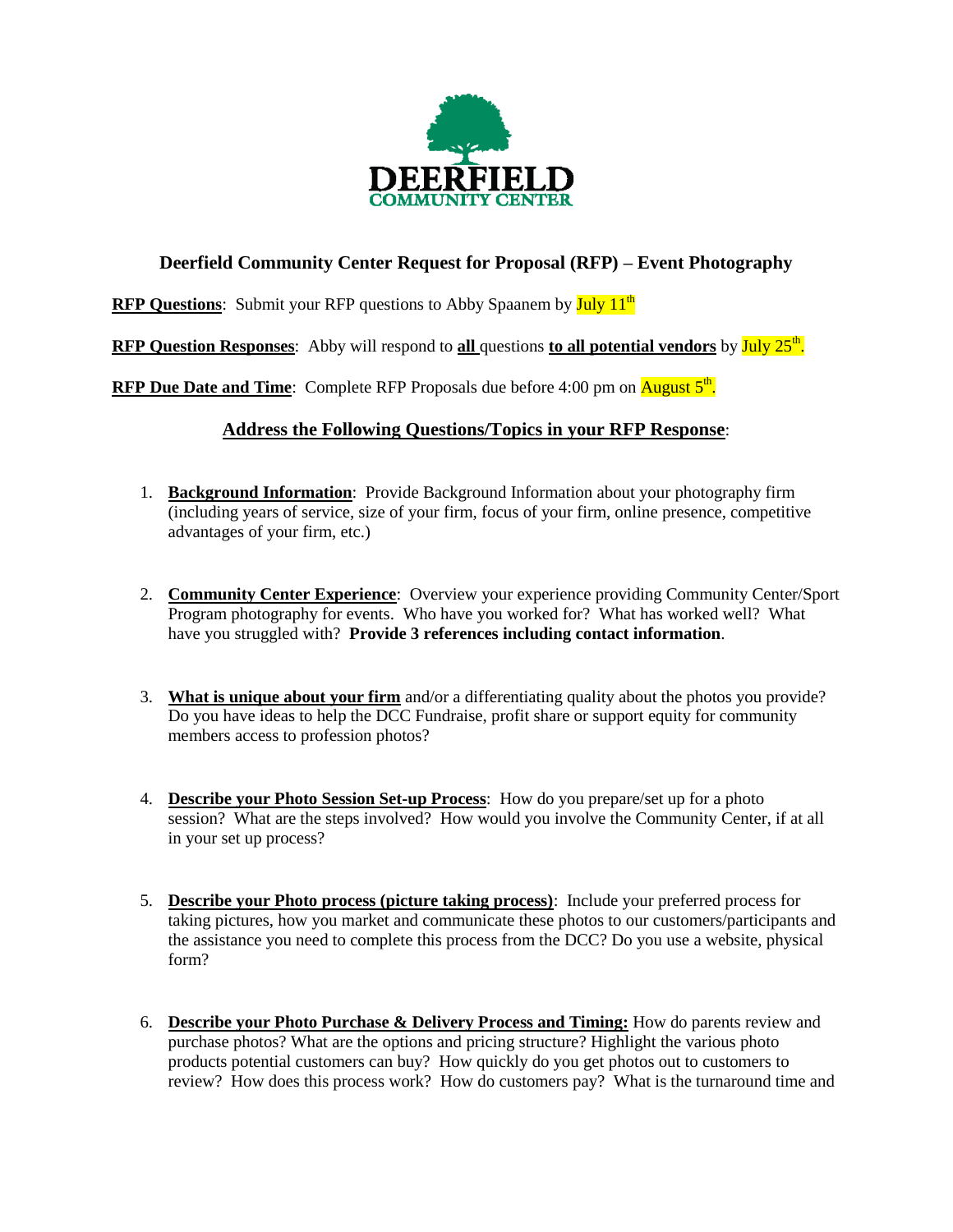

dependencies, how to you support customer service, order concerns? What is your process if a customer is not happy with a purchased product?

- 7. **Describe your Photo Session Take Down Process**: What is involved and what assistance do you need from the DCC? Can you provide event prints of your Photos for immediate sale?
- 8. **Describe your Privacy & Usage Policy:** Describe your standard privacy and usage policy and if/how adjustments can be made? Specifically, how are parents enabled to manage and control usage of minor's photos? Are you able/willing to adjust on a per parent basis, or no? Please submit your privacy agreement, and how do you obtain the agreement? Software, physical paper other?